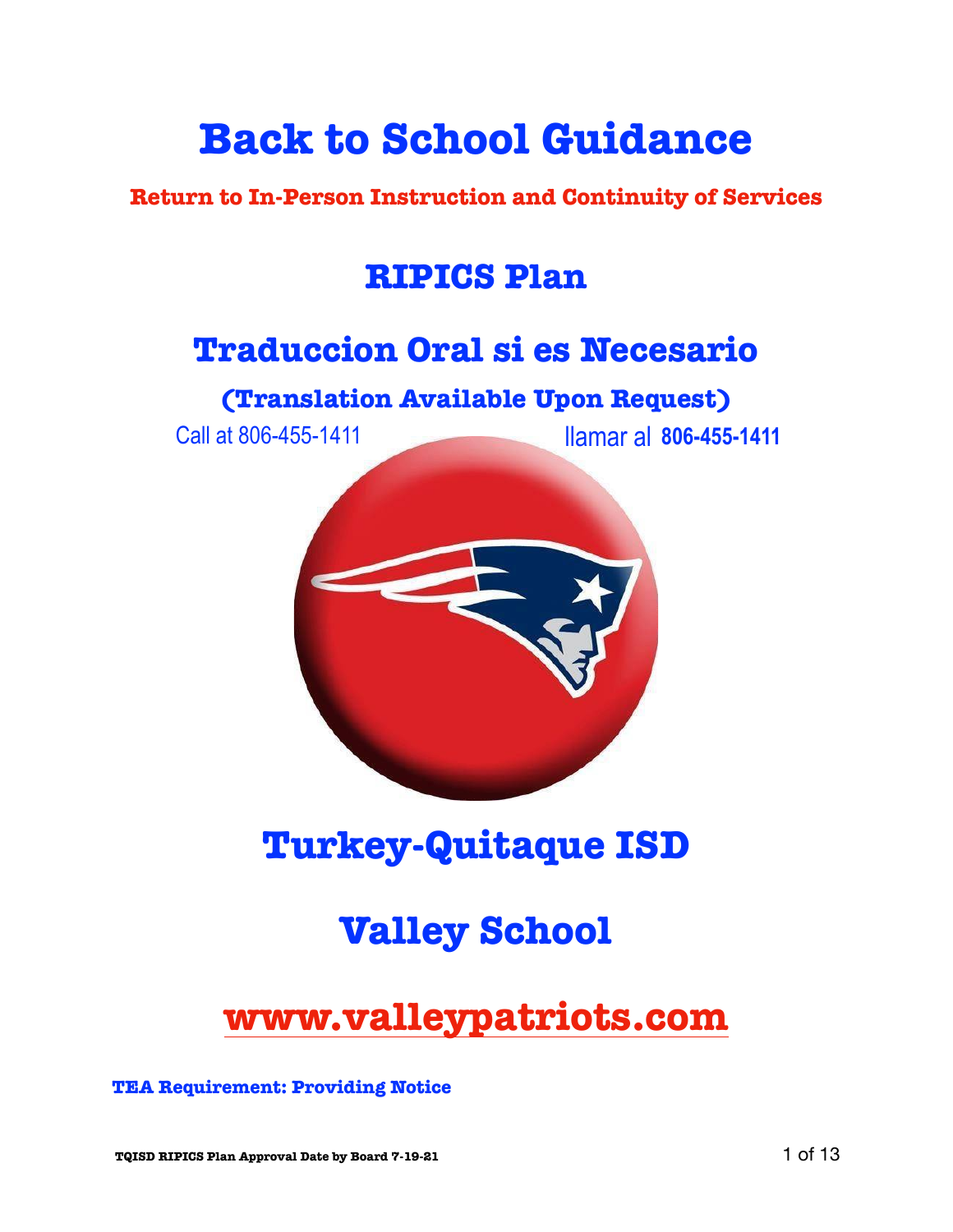Turkey-Quitaque ISD is providing notice to parents, families, and the community regarding back-to-school plans and instruction through this initial document. As further required, at least one week prior to the start of school, a plan to mitigate COVID-19 will be disseminated to all families and posted on the district website.

**PLEASE NOTE:** The details in this document are subject to change as directives are provided by governing authorities and/or health officials or as environmental conditions change.

**COVID-19 Response Team -** The Turkey-Quitaque ISD has developed a COVID-19 Response Tram to respond to concerns and communicate district decisions. Members of the team and email addresses are noted below:

| Jackie Jenkins       | Superintendent/Counselor   | jjenkins@valleypatriots.com   |
|----------------------|----------------------------|-------------------------------|
| <b>Brandon Smith</b> | Principal                  | bsmith@valleypatriots.com     |
| John Stanaland       | A. D. /Coach/Teacher       | jstanaland@valleypatriots.com |
| Garrett Watson       | Director of SPED           | gwatson@valleypatriots.com    |
| Shadi Buchanan       | <b>Technology Director</b> | sbuchanan@valleypatriots.com  |
| Kayla Guest          | <b>Community Member</b>    | kguestfarms@gmail.com         |

#### **TEA Requirements: Prevent and Mitigate**

Turkey-Quitaque ISD (Valley School) must identify and implement practices to prevent the virus from entering the school and mitigate or reduce the potential spread inside the school; therefore, district practices and guidelines have been established for various areas noted below:

On July 12, 2021, the TQISD Board of Trustee voted unanimously to modify the TEA mask policy, as follows: Due to Governor Abbott's action to rescind the mask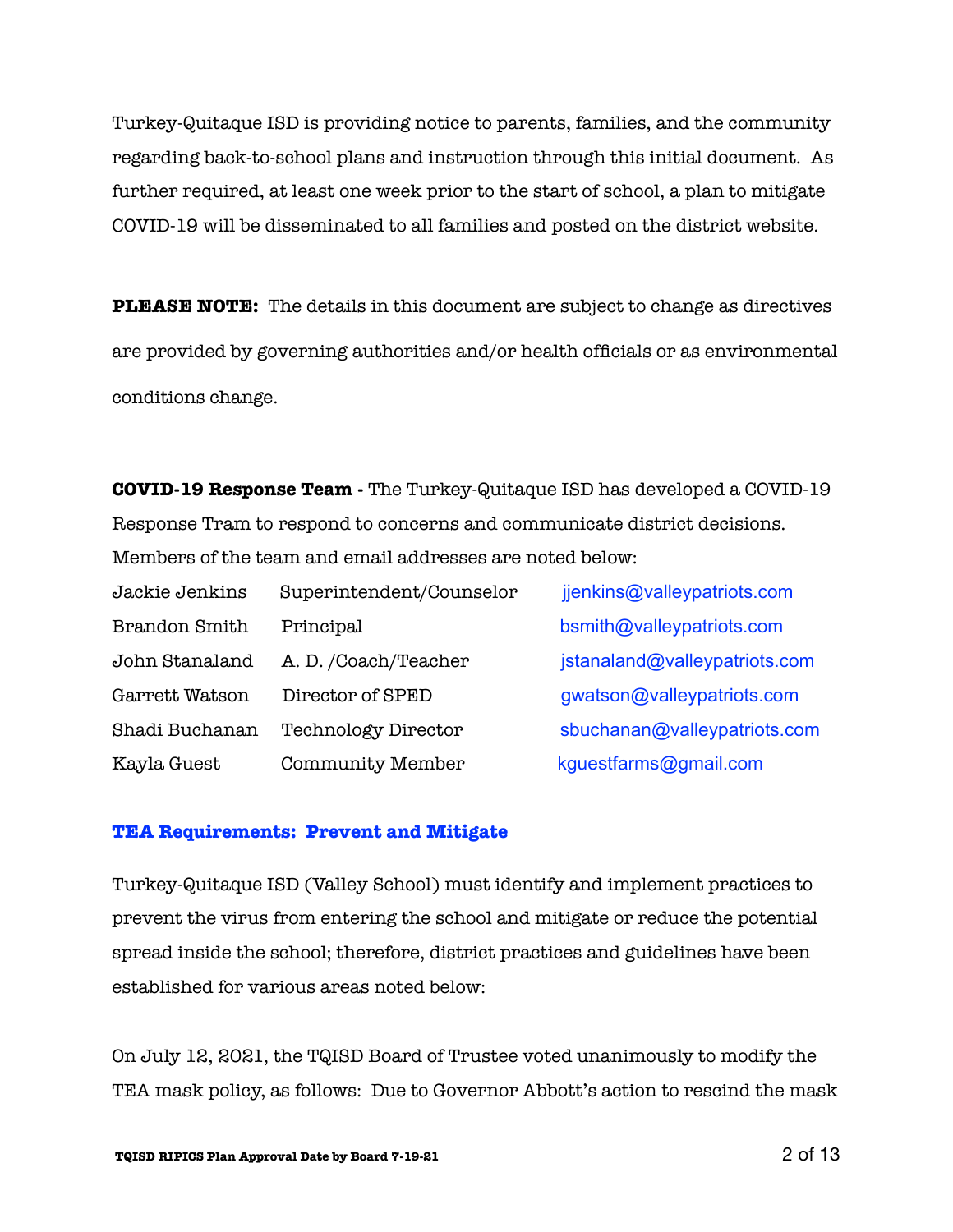mandate, mask requirements for TQISD students and employee(s) are now optional. TQISD will continue to require students and faculty to self-monitor for symptoms related to COVID.

#### **Maintenance of Health and Safety Guidance**

#### **Social and Emotional Well-Being—**

Students' social and emotional well-being are a top priority. Together, schools and families can support your child during this challenging time. With the endless COVID coverage, it is natural for your child to experience some changes in behavior and mood. Counselors and staff will continue to work closely with families and students to east the stress. Keeping routines predictable, sharing COVID facts that are age-appropriate, making time to listen and share feelings, and reaching out to us for support and all important. We are here for you and your child(ren).

#### **Screening Protocols:**

· Staff, students and visitors will be required to self-screen for COVID-19 symptoms prior to entering the school

· Parents will conduct daily screening of their children prior to school arrival.

### **Screening Protocols**

- Temperature of 100.4 degrees Fahrenheit or higher when taken by mouth
- Loss of taste and smell
- Shortness of breath
- Headache
- Chills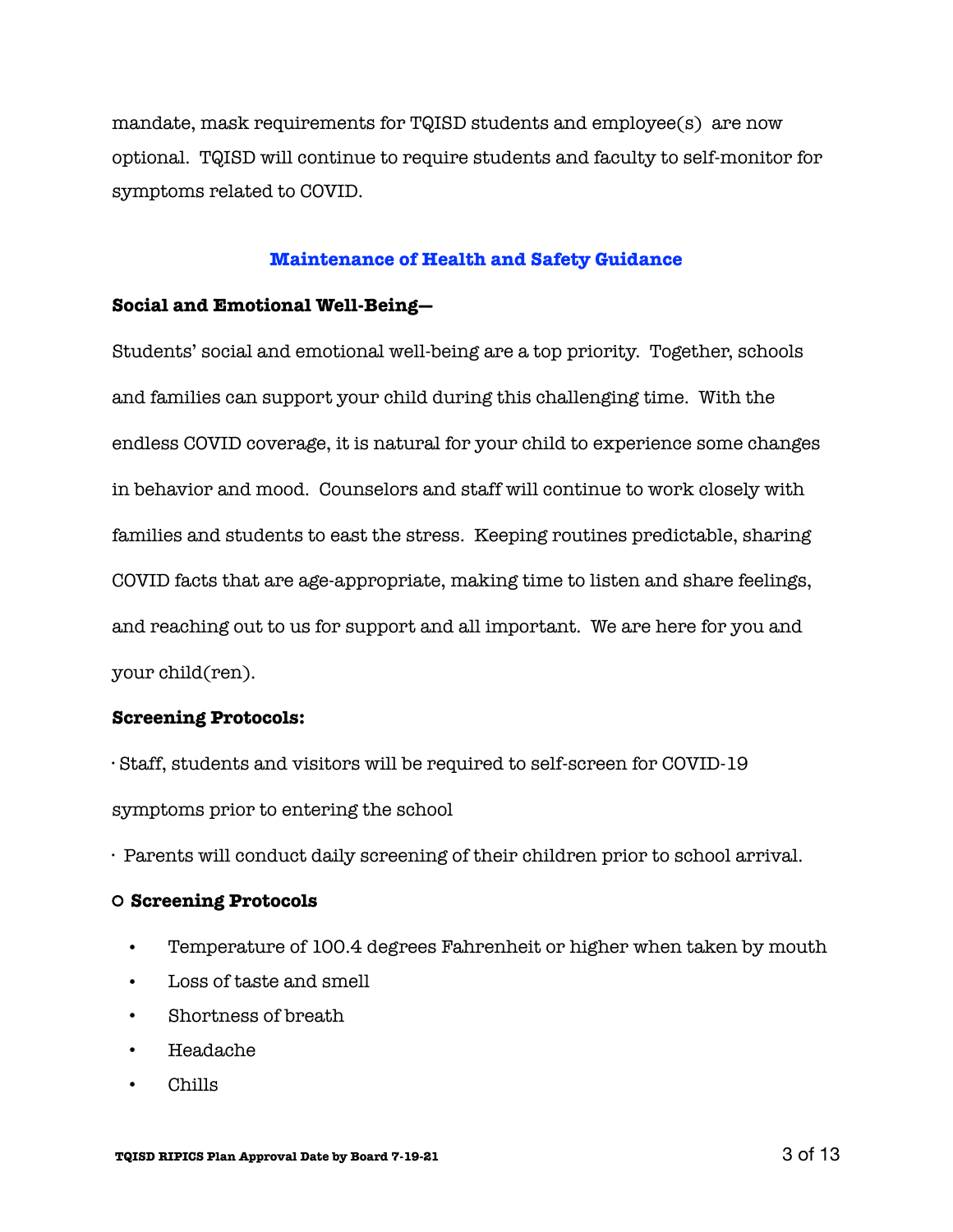- Sore throat
- Shaking or exaggerated shivering
- New uncontrolled cough that causes difficulty breathing (or, for students/ staff with a chronic allergic/asthmatic cough, a change in their cough baseline)
- Diarrhea, vomiting, or abdominal pain
- Significant muscle pain or ache
- New onset of severe headache, especially with a fever
- Known close contact with a person who is lab-confirmed to have COVID-19
- Teachers will monitor students and refer to the front office if symptoms are present.
- Any staff/students who have been in close contact with an individual who is labconfirmed with COVID-19, as defined at the end of this document, will remain off campus for 7-10 days unless the staff/student has been vaccinated.
- Any staff/students who have a household member who is awaiting COVID-19 test results, or who is awaiting their own test results, must remain off campus until test results are received unless the staff/student has been vaccinated.
- Students who meet the definition of close contact and have not been vaccinated will move to remote learning until the conditions in the "Return to School" section are met.
	- 1. At least two days (48 hours) have passed since recovery (resolution of fever without the use of fever reducing medications.
	- 2. The individual has improvement in symptoms (e.g., cough, shortness of breath)
	- 3. At least 10 days have passed since symptoms appeared.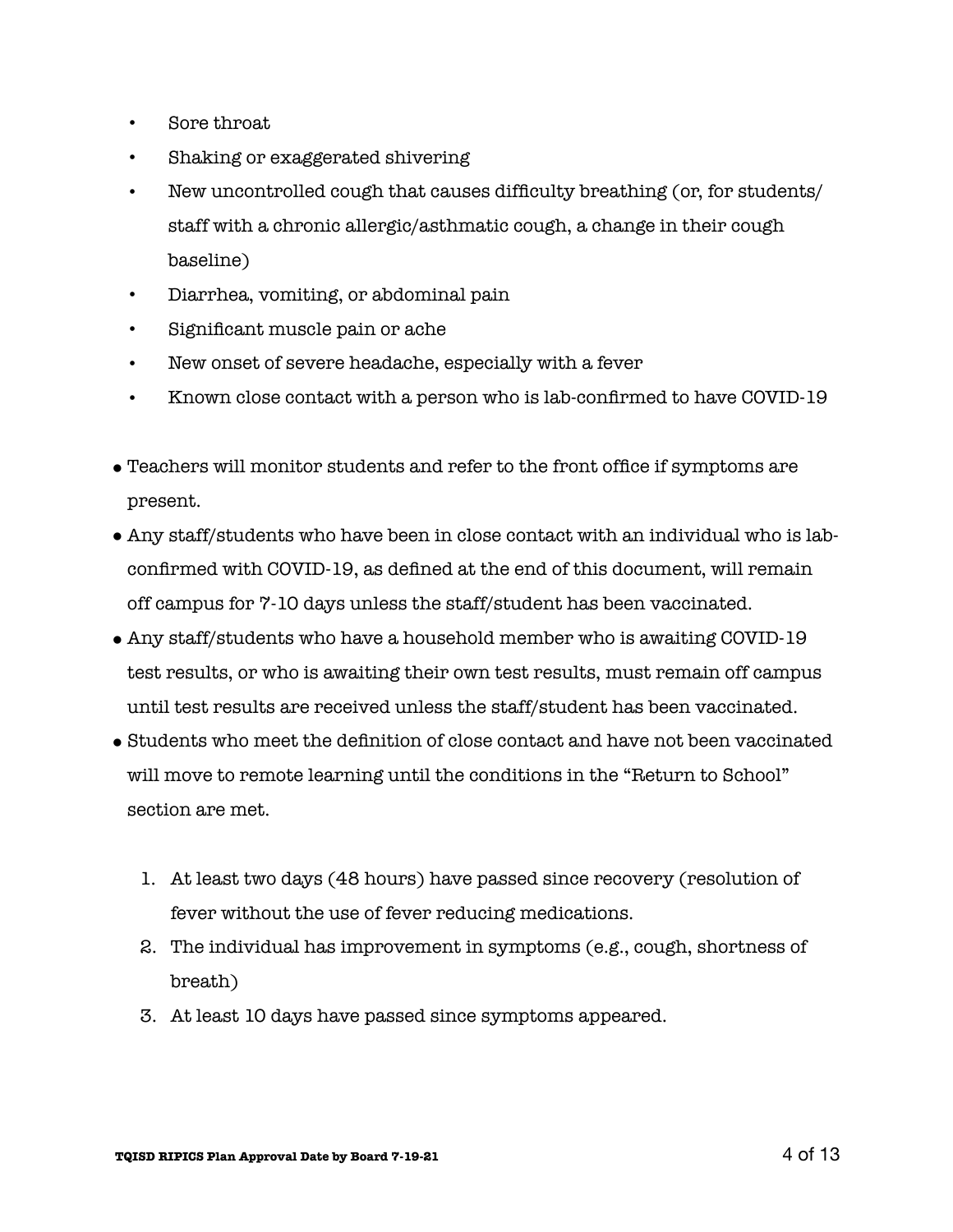## **ALL STUDENTS AND STAFF WHO PRESENT WITH COVID-19 SYMPTOMS WILL BE SEPARATED AND SENT HOME.**

## **Hand Washing/Sanitizing**

- Frequent disinfection and hand sanitization will ensure health and wellness of staff and students.
- Alcohol-based sanitizer will be available at the main entrance to the campus, classrooms, cafeteria, common areas, school vehicles, hallways and offices
- Frequent handwashing and sanitizing will also be incorporated in the daily schedules.

## **Daily Campus Cleaning:**

- •Frequent cleaning and disinfection will promote a healthy learning and work environment for students and staff
- Each classroom and restroom will be disinfected daily.
- All high touch areas will be disinfected daily.
- Cleaning clothes will be changed for each classroom and common area to
- maximize room to room cleanliness
- Staff will have access to disinfectant to sanitize working surfaces and

shared objects after each use and during breaks in instruction.

## **Additional Cleaning Measure for COVID-19 Positive Cases on Campus**

• If a classroom or facility is closed due to COVID-19 spread, quaternary disinfectant, which is recommended for use on the virus that causes COVID-19, will be used to defog and disinfect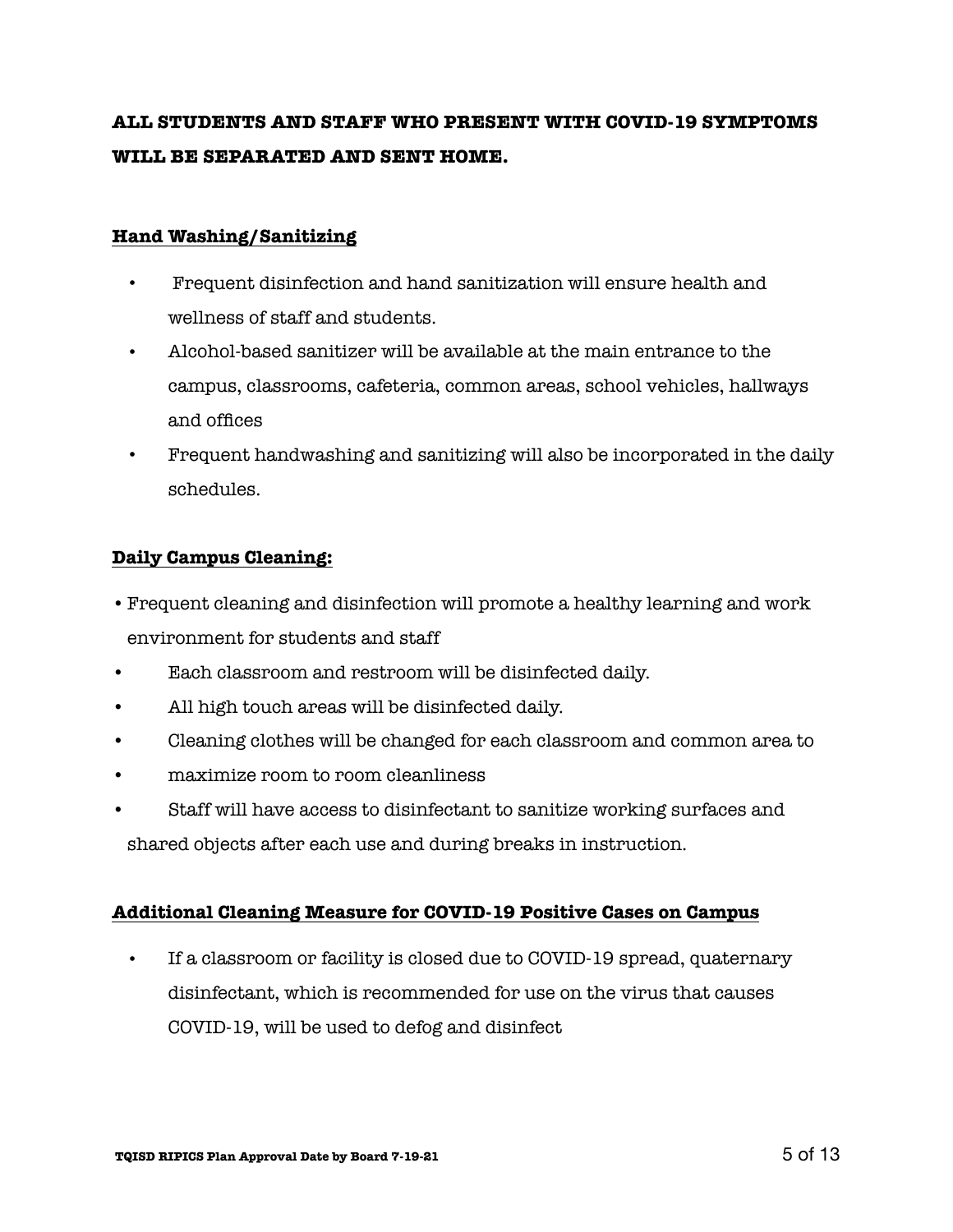• Custodial staff will defog/disinfect all areas in campus buildings

## **Continuity of Educational Services:**

## **Instructional Delivery Format – Educational Considerations**

## **Face-to-Face and Remote Learning**

TQISD will be implementing instructional practices that provide consistency across learning environments and ensure the safety of students and staff. We are committed to ensuring that all students have an equitable experience and access to high-quality instruction.

## **Face-to-Face Instruction**

Students attend school in the traditional manner. The goal for TQISD students is to have all students attend school Face-to-Face. Valley School is taking multiple precautions to protect both students and faculty. Parents will no longer have the option to have their child(ren) attend school by either Face-to-Face or Remotely.

 All students will be required to attend school Face-to-Face. The student comes to campus, meets with the TQISD teachers, and follows a traditional school schedule. In-person attendance is taken and the student is expected to complete assignments and assessments which will be graded according to the TQISD grading regulation

## **•In a RARE event, a student with a recommendation by a physician will be allowed to attend virtually for a period of time.**

## **Considerations of Face-to-Face Learning**

• Students will have access to their teacher and to the instruction during the normal school hours.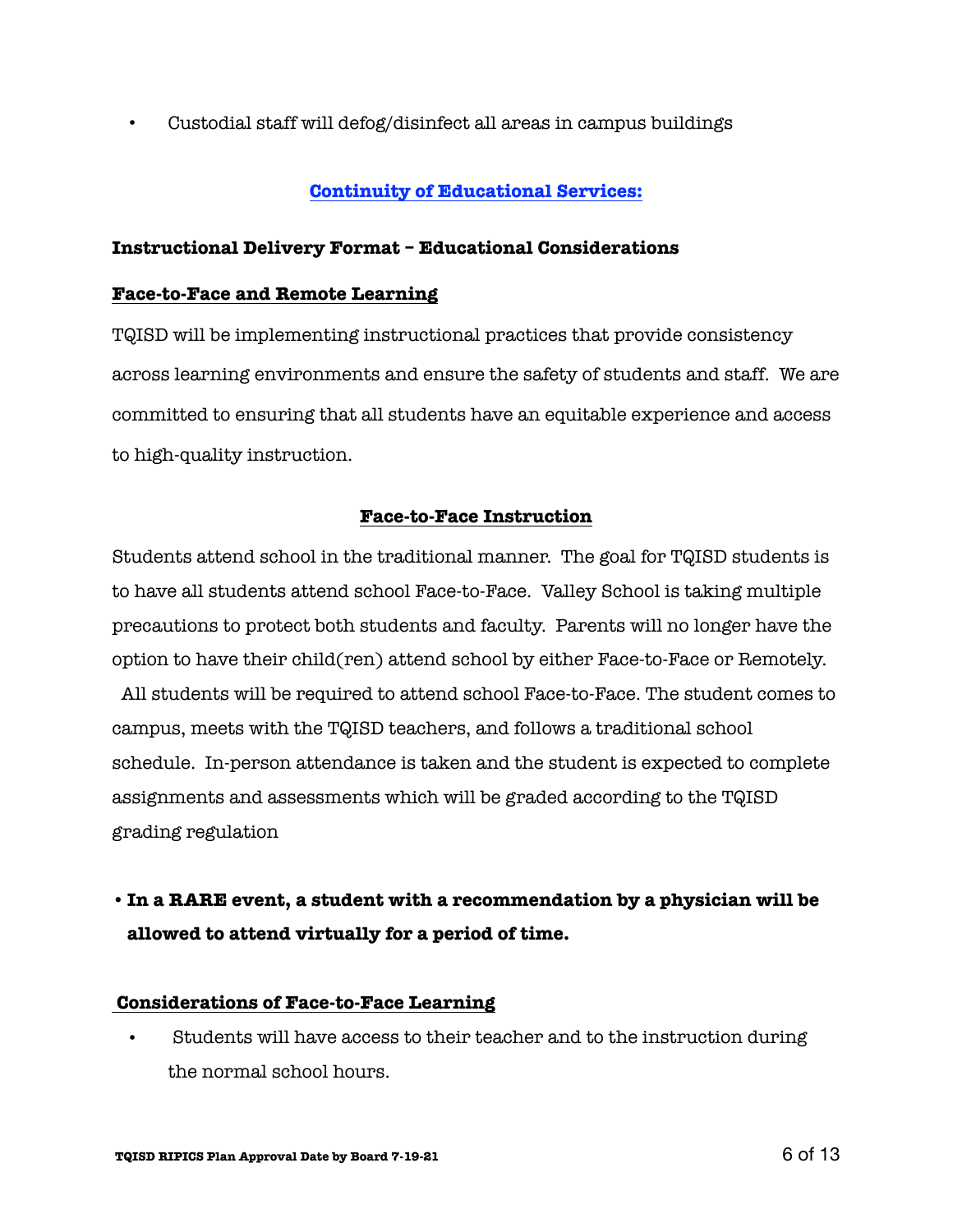- Should a student become ill, he/she will be allowed to return to in-person activities as soon as he/she follows medical protocol and is cleared to return to school.
- During a medically related extended absence the student will have the opportunity to continue his/her classwork in the remote learning venue.

## **Considerations for Remote Learning (on RARE occasions, remote will be designated exclusively by school administration)**

- Students participating in instruction via remote/virtual learning are expected to complete and submit assignments as communicated by the remote/virtual learning teacher(s).
- Students must have a robust Internet connection at home in order to participate in remote learning (3+ Mbps recommended). TQISD will NOT supply Internet connections for student residences.
- Each student must have his/her own device.

In both models, the campus must provide instruction in the Texas Essential Knowledge and Skills (TEKS) for the required grade level/subject/course. Monitoring student learning and progress remains integral to the success of the students. This includes attendance, grades, formative/summative assessments, and other monitoring systems that help teachers know how students are making progress.

In the event that Remote instruction is allowed, the instruction will be delivered through the asynchronous instruction that DOES NOT require having the instructor and student engaged at the same time. In this method, students learn from instruction that is not necessarily being delivered in-person or in real time. TQISD will structure the students' learning schedule to require students to participate in asynchronous learning. Lines of communication between the student, parents, and teachers will be open.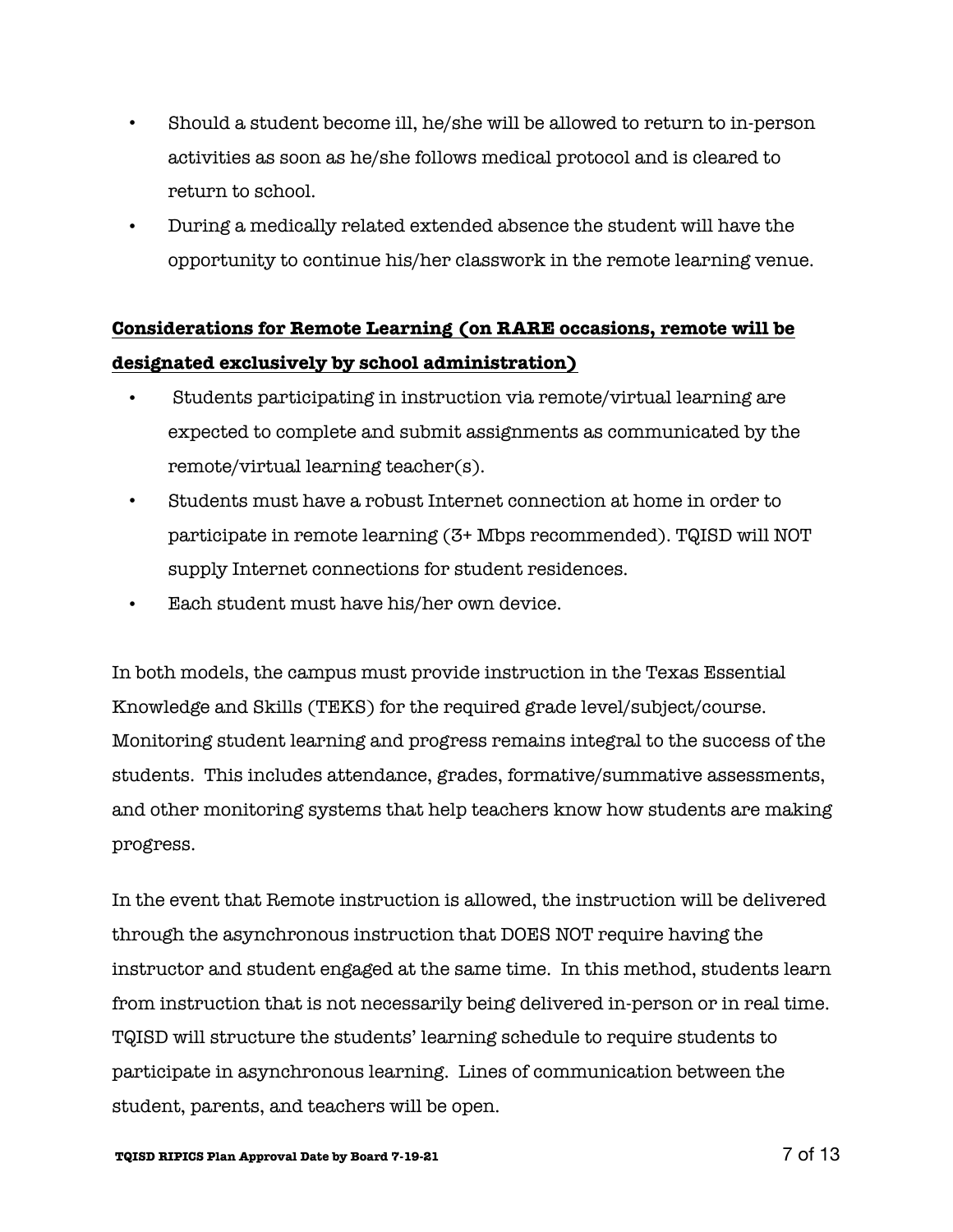Instruction appropriately focuses on student progress on standards and the continuation of learning. During any periods of school closure and virtual instruction, students may receive instruction in the in the following ways (but not limited to):

- Authentic student work/assignments with timely and relevant feedback for continued progress in learning of the standard
- Hands-on activities which may need an extra pair of "at home" hands
- Choice boards and playlists
- Instructional activities with Google Classroom
- Portfolio tasks and turning in os assignments
- Assessments
- Video Lessons
- Project based learning/assignments
- Group/partner projects
- Google Classroom assignment

## **TQISD expectations for Remote learning:**

## **Attendance and Enrollment**

As per Texas Education Code (TEC) §25.092, students must attend 90% of the days a course is offered in order to be awarded credit for the course and/or to be promoted to the next grade. Students will attend school according to the board adopted school calendar. In order to maintain attendance and grades for credit, remote asynchronous instruction will be made available to students in the event of intermittent closure or student illness.

## **Grading**

Assignments and assessments issued in remote learning and inperson learning will be for a grade. In the same way as in-person learning, failing grades in remote learning could effect your student's graduation plan, endorsements, CTE certifications, credits earned, and/or promotion to the next grade. In order to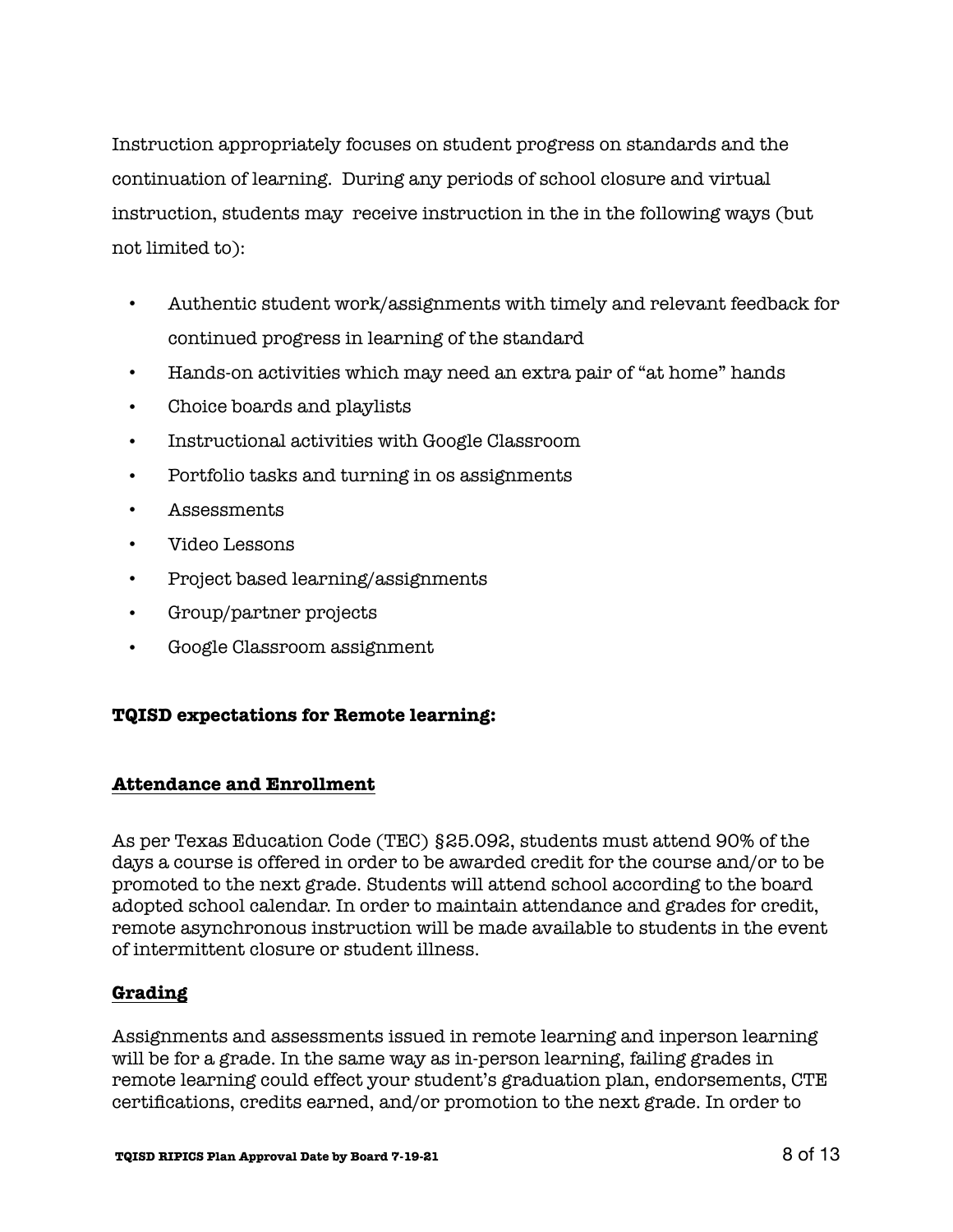## **Common Misconceptions of Remote Instruction:**

| It will be just like last spring. Students can<br>choose activities and don't have to work<br>every day. | Remote instruction will be very different than<br>last Spring. The lessons and assignments will<br>be much harder and will count for a grade. The<br>student will have to do the lessons and<br>assignments every day during normal school<br>hours.                                                                                                                                                                                                                                                                                                      |
|----------------------------------------------------------------------------------------------------------|-----------------------------------------------------------------------------------------------------------------------------------------------------------------------------------------------------------------------------------------------------------------------------------------------------------------------------------------------------------------------------------------------------------------------------------------------------------------------------------------------------------------------------------------------------------|
| The school will give us a device and internet<br>connection.                                             | Students will need their own device. Students<br>will have to have their own high-speed<br>Internet access. Due to COVID-19 restrictions,<br>remote students will not be allowed on school<br>property while in-person students are present<br>to access the school's internet connection.                                                                                                                                                                                                                                                                |
| It's just like homeschooling.                                                                            | In homeschooling, parents are responsible for<br>curriculum, assignments, and grade. In TQISD<br>remote instruction, the school will provide<br>lessons, assignments and will also grade the<br>work. Students must pass the class to advance<br>to the next level or to graduate.                                                                                                                                                                                                                                                                        |
| In remote learning, I don't have to work<br>every day or I can do the work at night.                     | Anyone with experience in learning at home<br>will agree that a parent or guardian will need<br>to be constantly present with the student for<br>guidance, help, and motivation. If the parent/<br>guardian does not stay with the child to keep<br>him/her on task and ensure they have help,<br>then the student's grades will suffer, which<br>could lead to failing the grade level or classes.<br>Access to the teacher for assistance will be<br>very limited and will not be enough by itself to<br>ensure the student's success.                  |
| Remote instruction is the only way to keep<br>my child safe.                                             | While we are sympathetic to the COVID-19<br>concerns, Turkey-Quitaque ISD is taking<br>exceptional steps to keep students safe during<br>this crisis. Included in the steps are redoubling<br>cleaning and disinfecting, spraying everything<br>in our building with Germinator, hand-<br>sanitizing stations and health screenings upon<br>entry. We understand that this will not<br>guarantee that students will not contract the<br>Coronavirus, but these steps (as well as many<br>others) are being taken to keep students as<br>safe as possible. |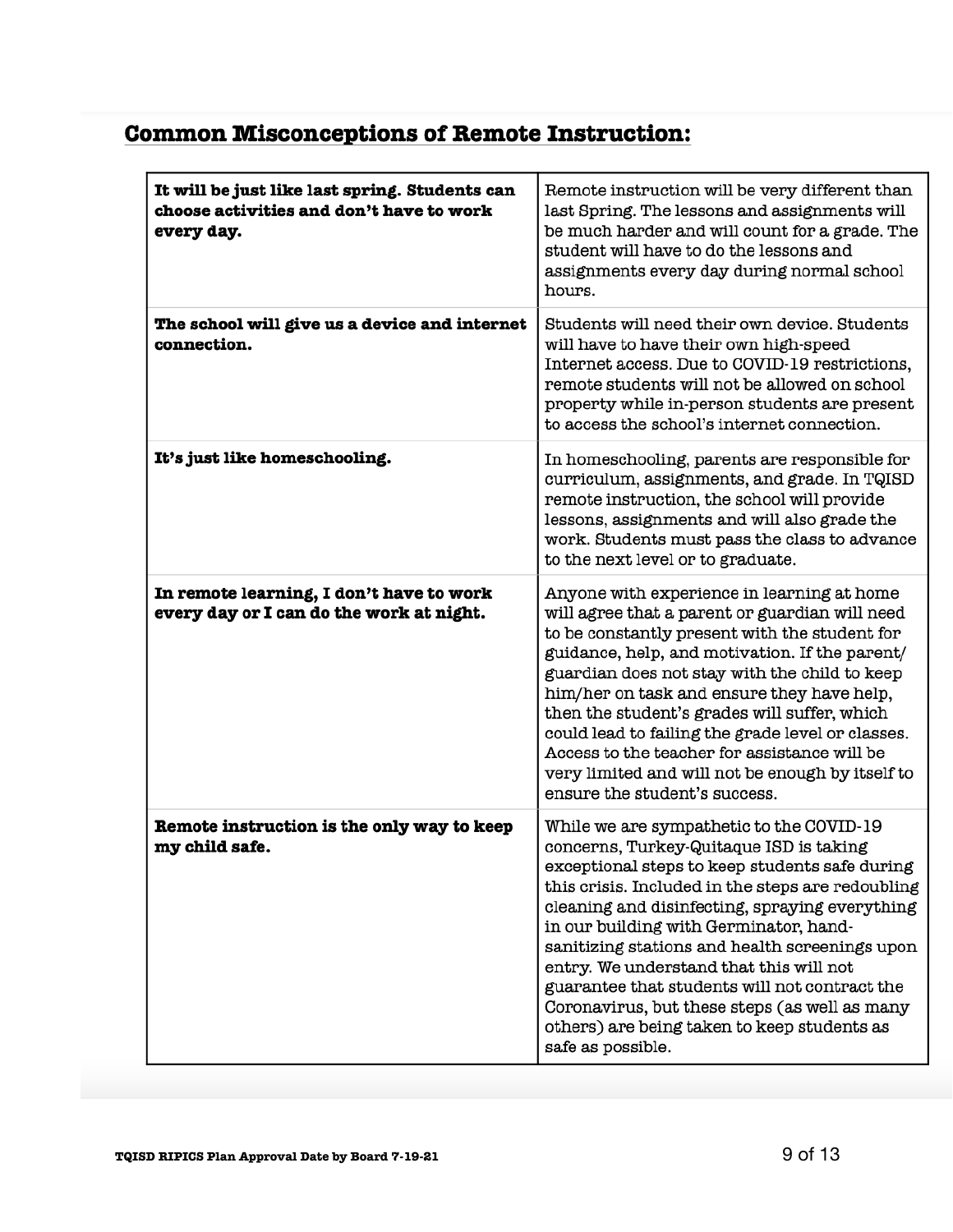receive the correct credit for their work, students must submit all assignments to the teacher through Google Classroom.

## **Prevention**

## **Screening for COVID-19 Before Campus Access**

Turkey-Quitaque ISD's teachers and staff are required to self-screen for COVID-19 before coming onto campus each day.

Teachers and staff must report to the district if they:

\*have COVID-19 symptoms, or

\*are lab confirmed with COVID-19.

If either of these criteria are met, the teacher/staff member must remain off campus until they meet the criteria for re-entry.

If a teacher or staff member has been in close contact with an individual who is lab-confirmed with COVID-19, they must remain off campus until the 14-day incubation period has passed.

**Parents** must ensure they do not send a student to school if the student:

\*has COVID-19 symptoms, or

\*is lab-confirmed with COVID-19.

If either of these criteria are met, the parent should opt to receive asynchronous instruction (remote learning) until the student meets the criteria for re-entry. If the student has had close contact with an individual who is labconfirmed with COVID-19, parents may also opt to have the student receive asynchronous instruction (remote learning) until the 14 day incubation period has passed.

**Visitors** must be screened by the District before being allowed onto campuses to determine if the visitor:

\*has COVID-19 symptoms, or

\*is lab-confirmed with COVID-19.

If either of these criteria are met, the visitor must remain off campus until they meet the criteria for re-entry.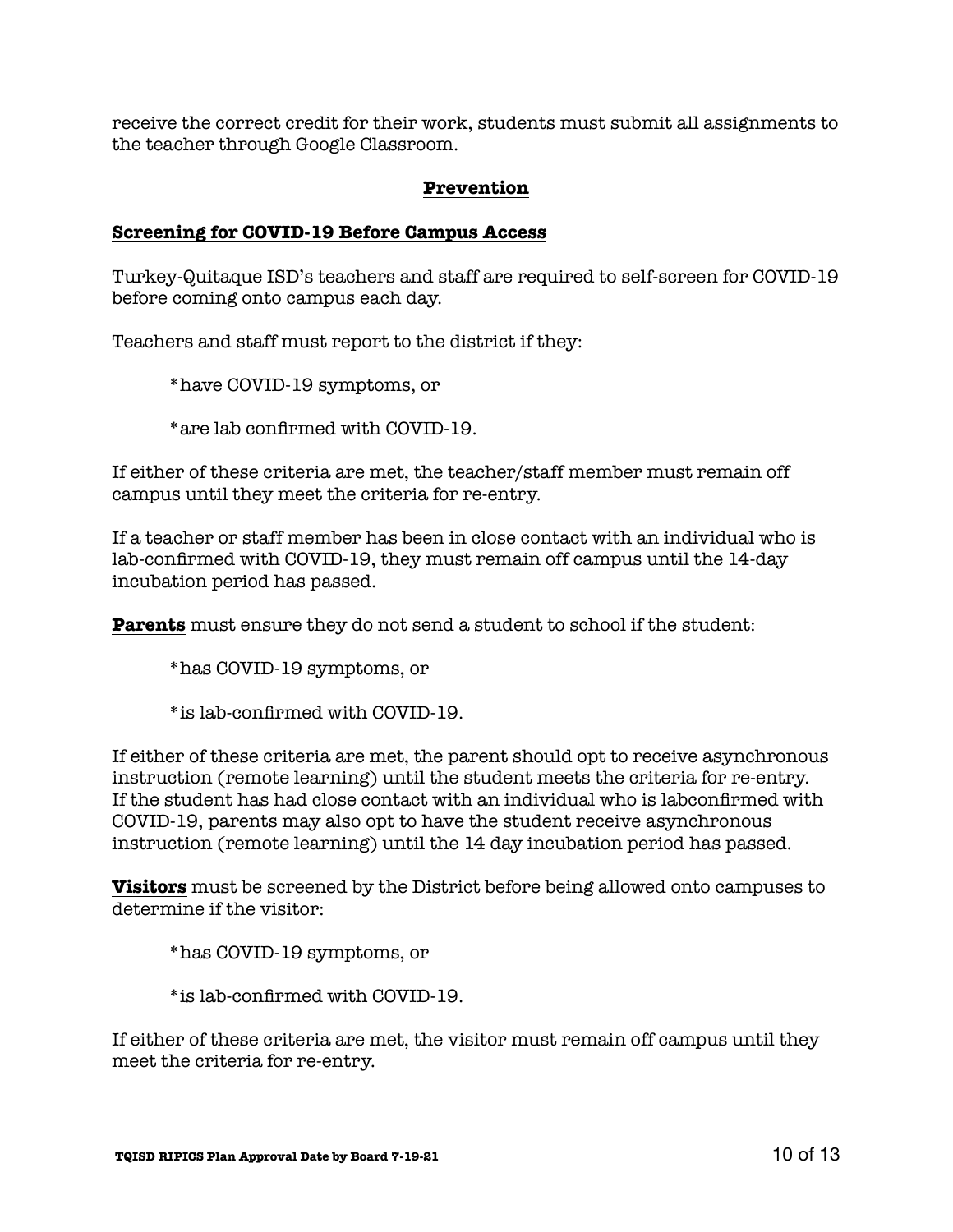If a visitor has been in close contact with an individual who is labconfirmed with COVID-19, they must remain off campus until the 14- day incubation period has passed.

urkey-Quitaque ISD will be limiting visitors and people coming in the building from the outside to only those with educational purposes in order to reduce the chance of COVID exposure.

## **Individuals Confirmed or Suspected with COVID-19**

Any individuals who themselves are either lab-confirmed to have COVID-19 or experience symptoms of COVID-19 must stay at home throughout the infection period and cannot return to campus until the District screens the individual to determine any of the below conditions for campus re-entry have been met:

In the case of an individual who was diagnosed with COVID-19, the individual may return to school when all three of the following criteria are met:

\*at least one day (24 hours) has passed since recovery (resolution of fever without the use of fever-reducing medications);

\*the individual has improvement in symptoms (e.g., cough, shortness of breath); and

\*at least ten days have passed since symptoms first appeared.

In the case of an individual who has symptoms that could be COVID-19 and who is not evaluated by a medical professional or tested for COVID-19, such individual is assumed to have COVID-19, and the individual may not return to the campus until the individual has completed the same three-step set of criteria listed above.

If the individual has symptoms that could be COVID-19 and wants to return to school before completing the above stay at home period, the individual must either:

\*obtain a medical professional's note clearing the individual for return based on an alternative diagnosis or

\*obtain an acute infection test at an approved testing location (https:// tdem.texas.gov/covid-19/) that comes back negative for COVID-19.

## **Identifying Possible COVID-19 Cases on Campus**

Turkey-Quitaque ISD will immediately separate any student, teacher, or staff member who shows COVID-19 symptoms while at school.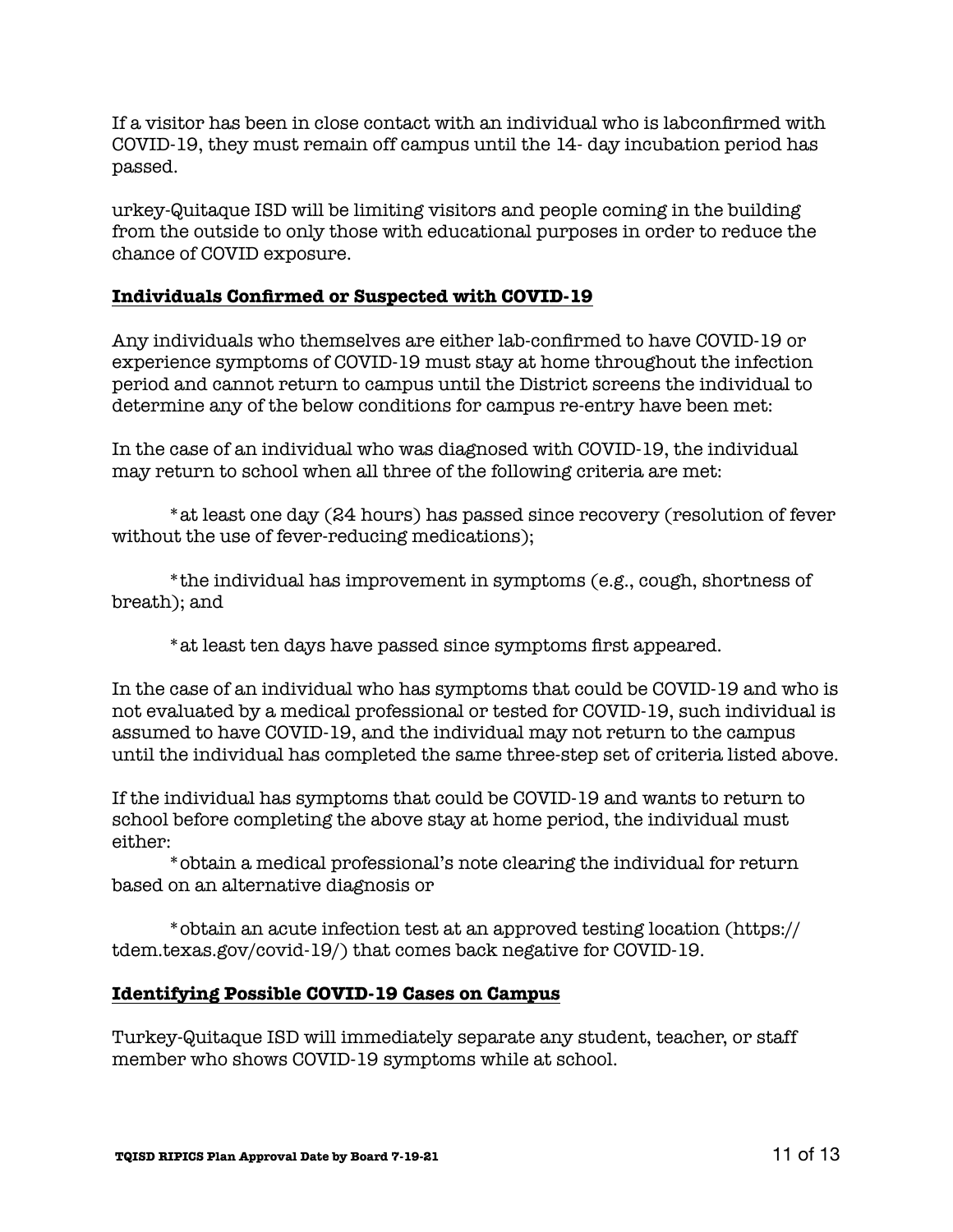Turkey-Quitaque ISD will disinfect all areas of District's facilities daily and will disinfect areas used by individuals who show COVID-19 symptoms as soon as possible.

## **Response**

If an individual who has been in school is lab-confirmed to have COVID-19, Turkey-Quitaque ISD will notify the Texas Department of Health and Human Services.

Turkey-Quitaque ISD will close off areas heavily used by an individual with a labconfirmed case of COVID-19 until the non-porous surfaces can be disinfected.

Consistent with school notification requirements for other communicable diseases and legal confidentiality requirements, Turkey-Quitaque ISD will notify all teachers, staff, and families of all students at Turkey-Quitaque ISD if a labconfirmed COVID-19 case is identified among students, teachers, or staff who participate in any on-campus activities.

Turkey-Quitauqe ISD will make had sanitizer available to all students and staff in several locations throughout the District.

Turkey-Quitauqe ISD will provide instruction to students on proper hygienve practices.

## **Health and Hygiene Practices: Masks**

Turkey-Quitaque ISD is required to comply with Governor Abbott's Executive Order regarding the wearing of masks. Based on the Governor's Executive Order issued on July 2, 2020, if a county has less than 20 active lab-confirmed COVID-19 cases, residents are not required to wear masks. Since our county has less than 20 active, confirmed COVID-19 cases, Turkey-Quitaque ISD students, teachers, staff, and visitors are not required to wear masks at this time.

### **Student-Teacher Groupings**

Social distancing will be implemented to the greatest extent possible.

### **Use of Non-Classroom Spaces**

When feasible and appropriate (for example, in physical education classes as weather permits), students will gather outside.